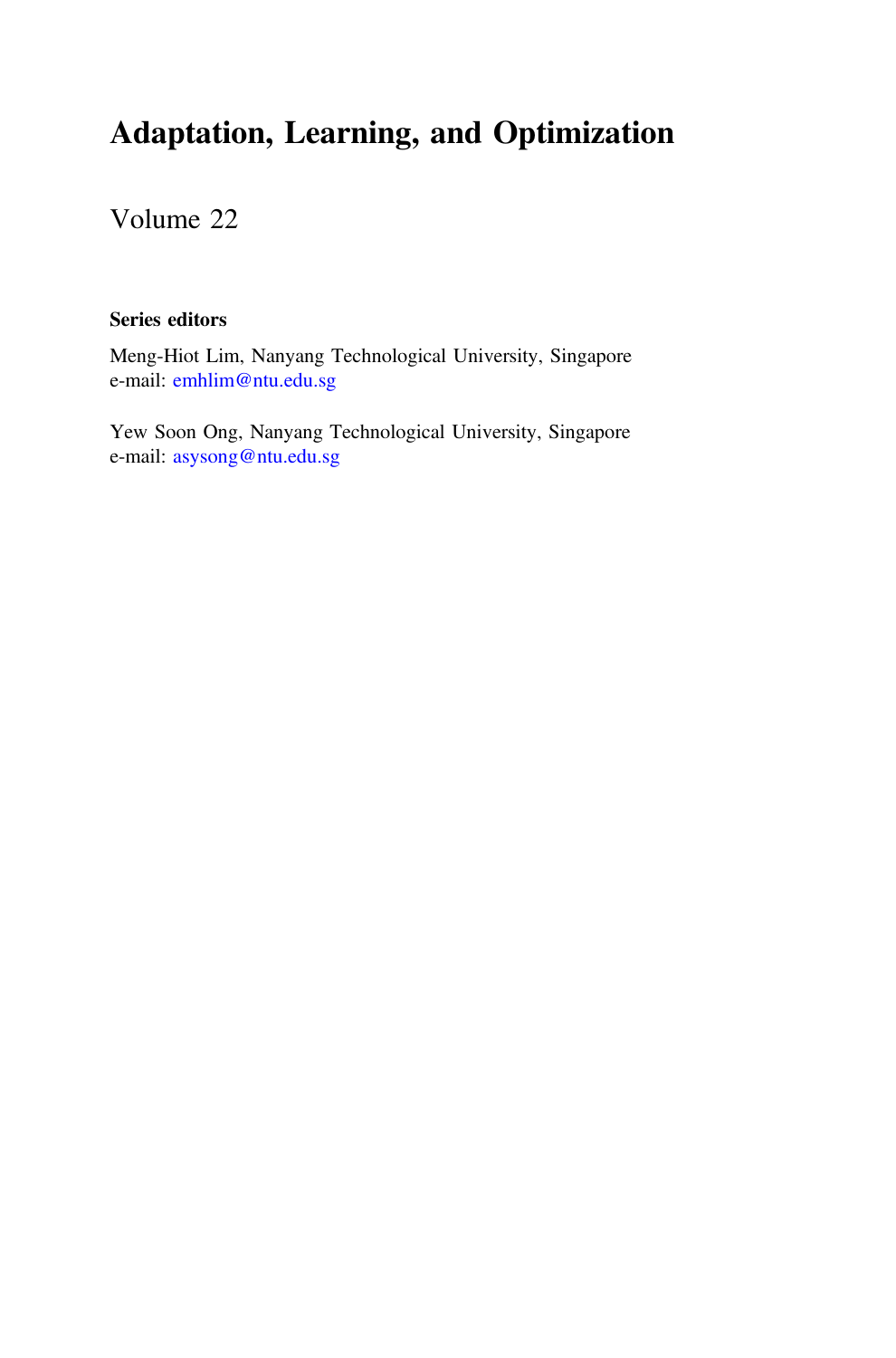The role of adaptation, learning and optimization are becoming increasingly essential and intertwined. The capability of a system to adapt either through modification of its physiological structure or via some revalidation process of internal mechanisms that directly dictate the response or behavior is crucial in many real world applications. Optimization lies at the heart of most machine learning approaches while learning and optimization are two primary means to effect adaptation in various forms. They usually involve computational processes incorporated within the system that trigger parametric updating and knowledge or model enhancement, giving rise to progressive improvement. This book series serves as a channel to consolidate work related to topics linked to adaptation, learning and optimization in systems and structures. Topics covered under this series include:

- complex adaptive systems including evolutionary computation, memetic computing, swarm intelligence, neural networks, fuzzy systems, tabu search, simulated annealing, etc.
- machine learning, data mining & mathematical programming
- hybridization of techniques that span across artificial intelligence and computational intelligence for synergistic alliance of strategies for problem-solving.
- aspects of adaptation in robotics
- agent-based computing
- autonomic/pervasive computing
- dynamic optimization/learning in noisy and uncertain environment
- systemic alliance of stochastic and conventional search techniques
- all aspects of adaptations in man-machine systems.

This book series bridges the dichotomy of modern and conventional mathematical and heuristic/meta-heuristics approaches to bring about effective adaptation, learning and optimization. It propels the maxim that the old and the new can come together and be combined synergistically to scale new heights in problem-solving. To reach such a level, numerous research issues will emerge and researchers will find the book series a convenient medium to track the progresses made.

More information about this series at <http://www.springer.com/series/8335>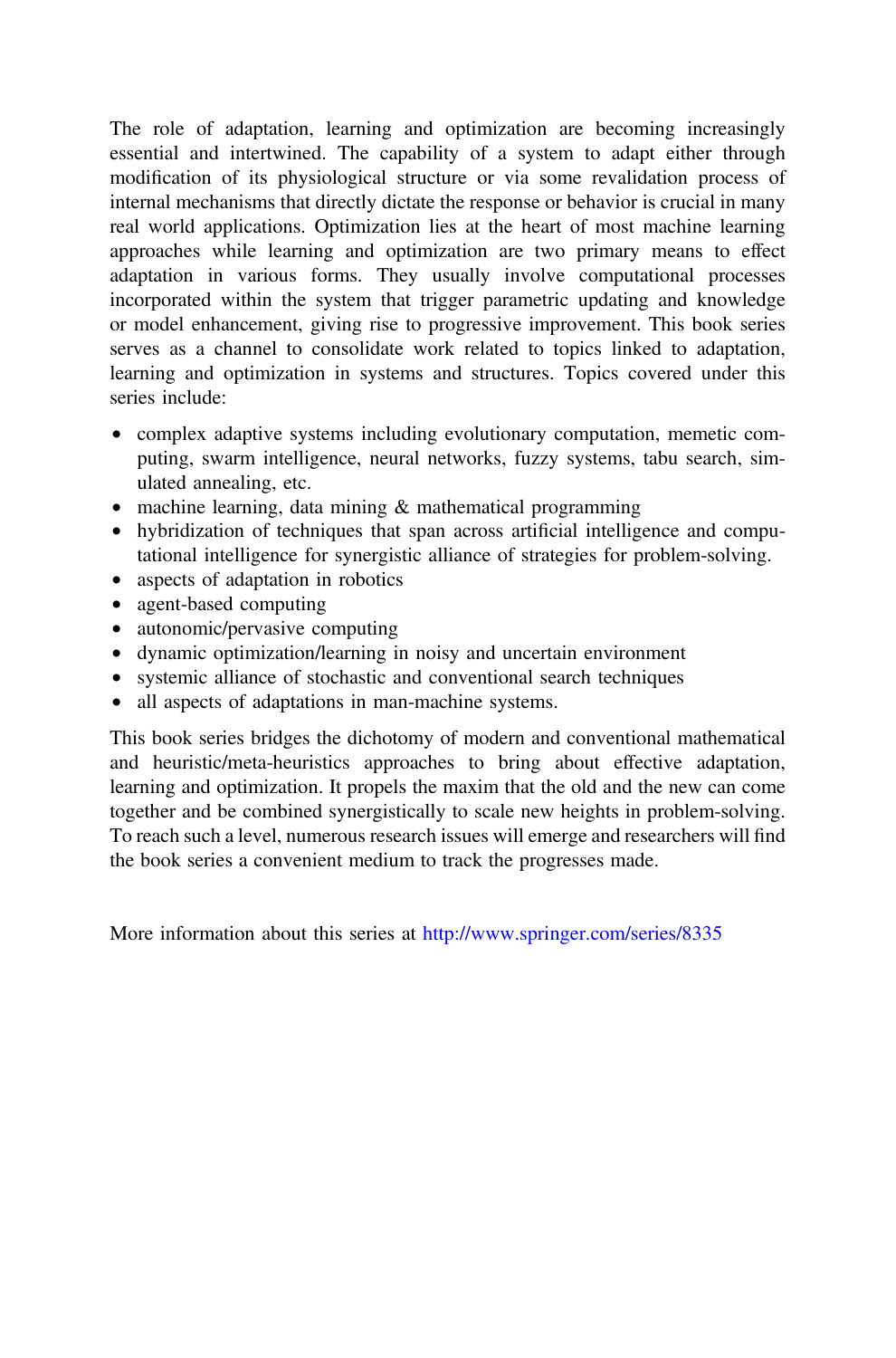Iztok Fister • Iztok Fister Jr. Dušan Fister

# Computational Intelligence in Sports

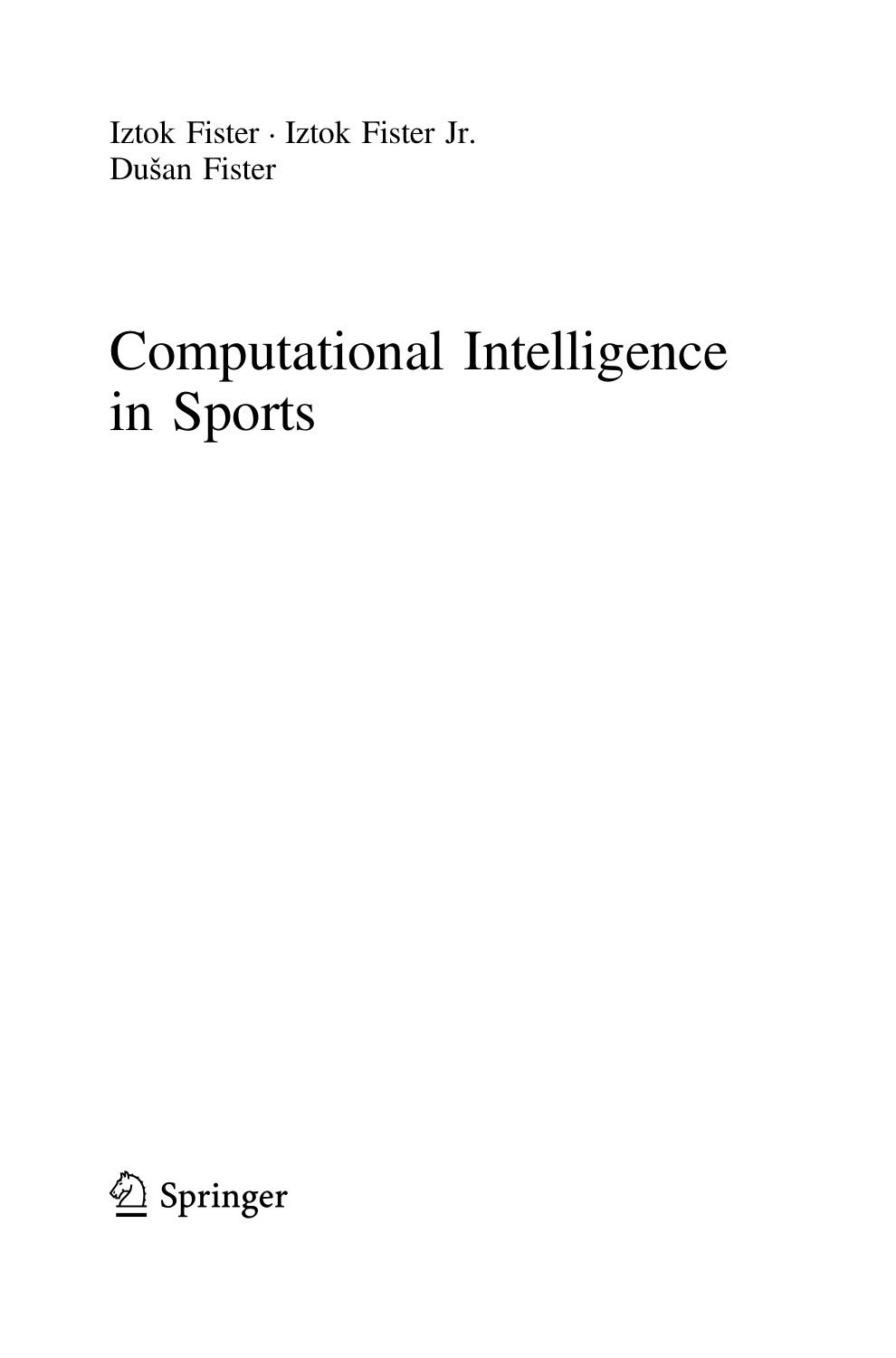Iztok Fister Faculty of Electrical Engineering and Computer Science University of Maribor Maribor, Slovenia

Iztok Fister Jr. Faculty of Electrical Engineering and Computer Science University of Maribor Maribor, Slovenia

Dušan Fister Faculty of Economics and Business University of Maribor Maribor, Slovenia

ISSN 1867-4534 ISSN 1867-4542 (electronic) Adaptation, Learning, and Optimization<br>ISBN 978-3-030-03489-4 ISBN ISBN 978-3-030-03490-0 (eBook) <https://doi.org/10.1007/978-3-030-03490-0>

Library of Congress Control Number: 2018960222

#### © Springer Nature Switzerland AG 2019

This work is subject to copyright. All rights are reserved by the Publisher, whether the whole or part of the material is concerned, specifically the rights of translation, reprinting, reuse of illustrations, recitation, broadcasting, reproduction on microfilms or in any other physical way, and transmission or information storage and retrieval, electronic adaptation, computer software, or by similar or dissimilar methodology now known or hereafter developed.

The use of general descriptive names, registered names, trademarks, service marks, etc. in this publication does not imply, even in the absence of a specific statement, that such names are exempt from the relevant protective laws and regulations and therefore free for general use.

The publisher, the authors and the editors are safe to assume that the advice and information in this book are believed to be true and accurate at the date of publication. Neither the publisher nor the authors or the editors give a warranty, express or implied, with respect to the material contained herein or for any errors or omissions that may have been made. The publisher remains neutral with regard to jurisdictional claims in published maps and institutional affiliations.

This Springer imprint is published by the registered company Springer Nature Switzerland AG The registered company address is: Gewerbestrasse 11, 6330 Cham, Switzerland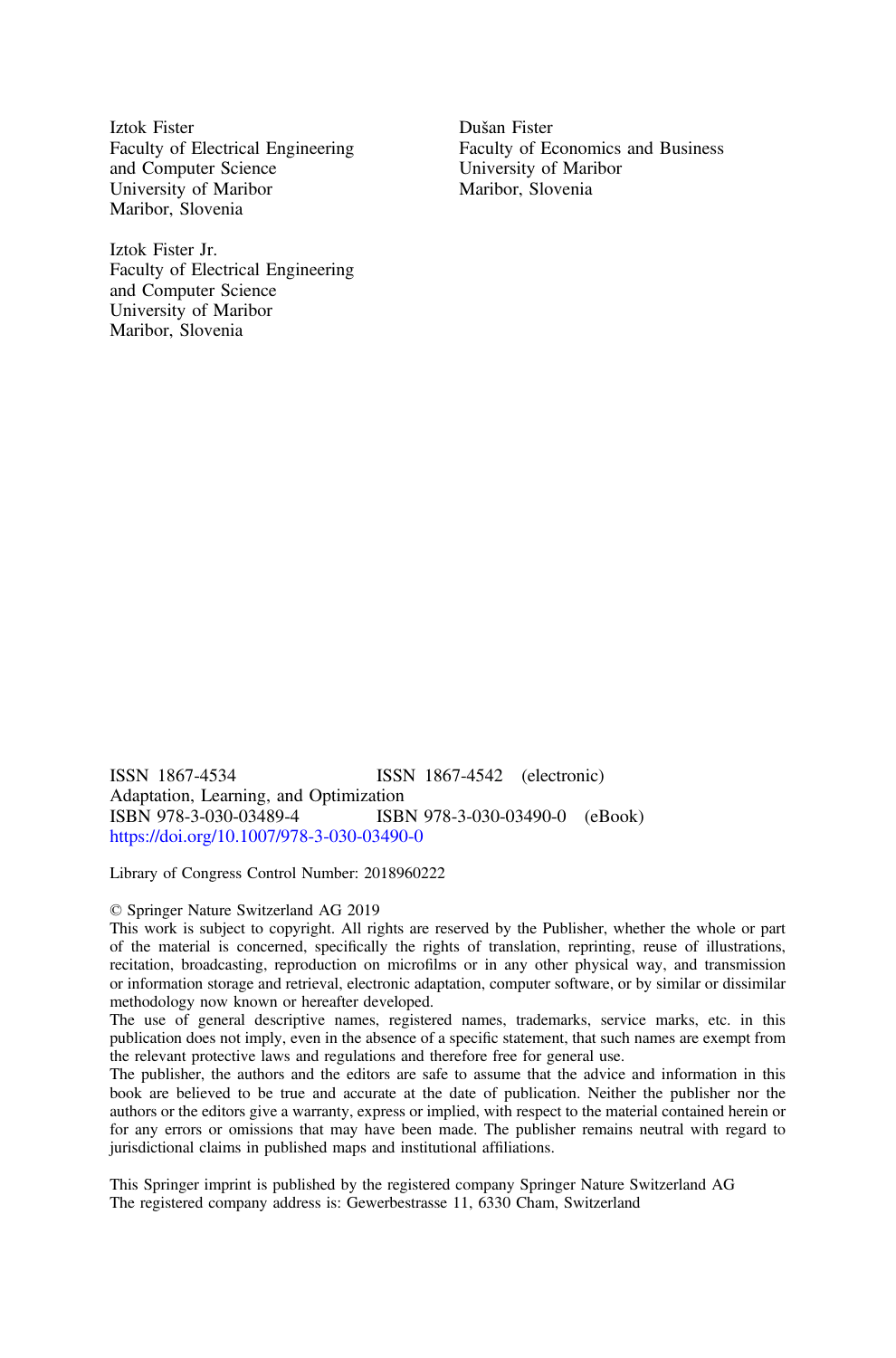## Preface

Sport can be defined in two different contexts, i.e. broader and narrower. From the broader context, it is treated as physical activity in general [1]. In line with this, the aim of sport is to improve fitness, well being, social relationships, and competition. In the narrower context, sport is a formalized, competitive, and physical type of play [2]. The formalization of sport means that:

- Rules are set, controlled and monitored by organizations.
- Only professional athletes can maintain the tempo demanded by high-level competitions throughout the season.
- Every athlete's performance can be measured in some way.
- Acceptable equipment and tools are strictly defined and monitored.
- Competitors have the same formal rights to claim the prize if they win regardless of gender, color of skin, political/religious affiliation, or the country for which they play.

Unfortunately, the only accepted norm in sport today is competitiveness, where players must play to win. This is possible only when both opponents are at the similar skill level. When this is not the case, the weaker opponent may try to win using strategy, which may be legal or illegal. For instance, a weaker soccer team plays defensively against the stronger team. While this runs counter to the Coubertain philosophical ideal "The important thing in life is not the triumph but the struggle", it is nonetheless all too fully in accordance with industrial capitalist society, which looks on sport as production, where winning is connected with material values. Finally, sport is referred to as a physical activity, where intellectual values are not given priority of place, as they are in certain other types of games (e.g., chess).

Sport cannot be dealt with outside of its social context. We might even say that modern sport is a form of surrogate religion and popular theater, in which people identify with the champions. Moreover, people make these champions into heroes in order to escape the banality of ordinary life for a little while. Typically, high-moral values such as honor, decency, courage, and loyalty are ascribed to these idols. However, there is another side to the story. If these disseminate heroes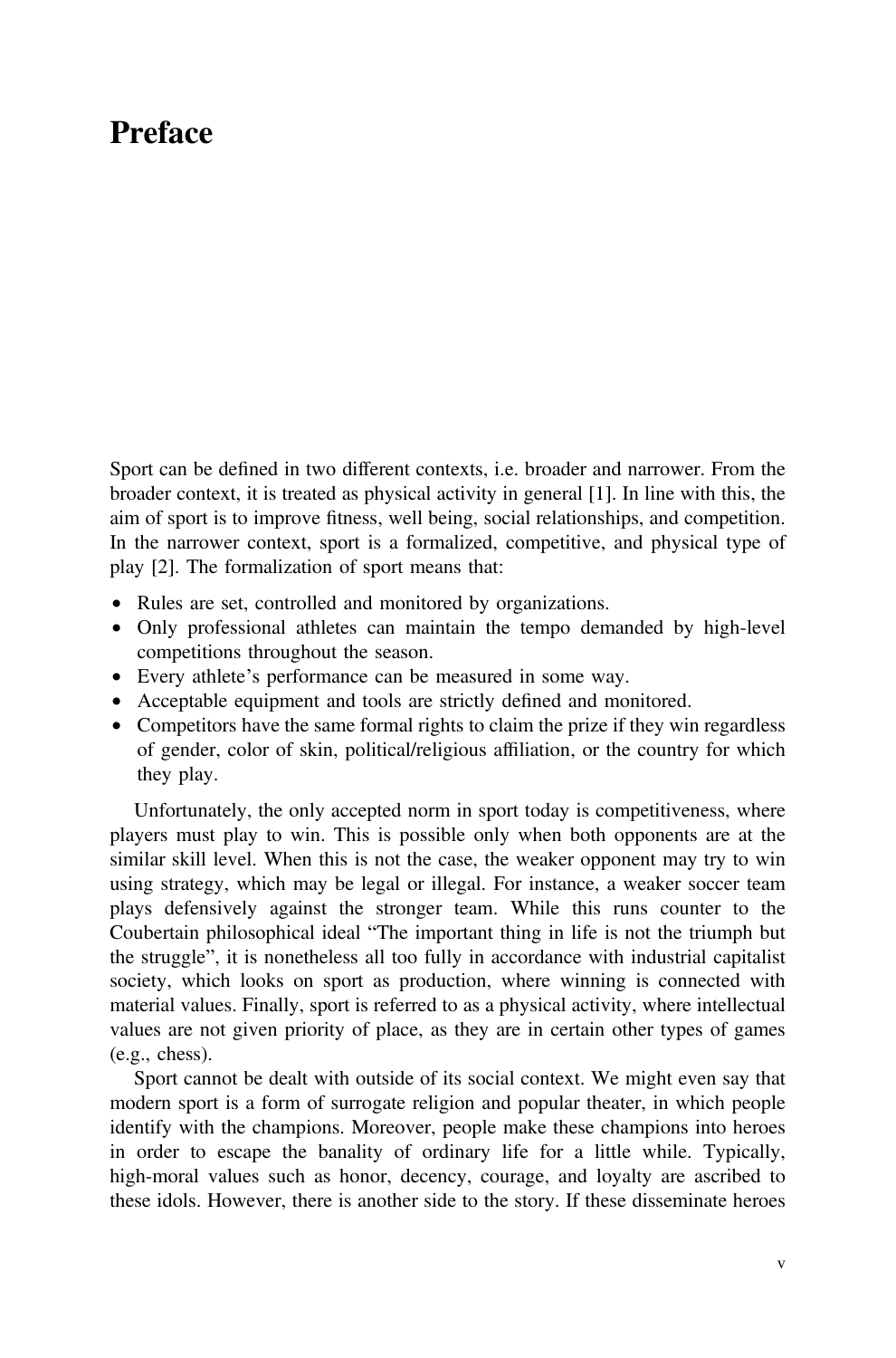inadvertently become ensnared in corruption, dealing drugs or betting scandals, their social position falls and they become the target of sharp criticism, as happened to cyclist Lance Armstrong.

This book focuses on the bright side of sport and deals with it primarily in its broader context. Nowadays, a sedentary lifestyle is a characteristic of the majority of people. A lack of activity causes obesity and loss of fitness. Moreover, the lifestyle of modern teenagers primarily involves sitting in front of computers, playing video games, and accessing mobile network sites and messengers. Mobile multimedia devices in particular have taken on a central role in the life of today's youth [3]. As a result, a mobile youth culture has emerged, where young people find an adequate form of exertion and reinforcement.

Transition from a classical network society caused by the spread of networked digital information and communication technologies to a personal communication based on mobile multimedia devices has caused challenges in social behavior as well. However, each behavioral change or even emerging new so-called mobile youth culture has brought with it risks as well as benefits. The more important risks of this culture are as follows:

- visual distraction by watching a mobile phone screen instead of the road while driving
- loss of control of vehicle due to redirection of attention to mobile phone
- use of mobile phone at all times and in all places distracts young people from more important activities and duties (e.g., studying)
- direct communication between people is declining due to the overuse of mobile technologies, where socializing has been replaced by virtual and much more impersonal communication

Actually, sport has an opportunity to help solve both these problems by helping sedentary people to be healthy and to feel fit, and offset the negative effects of mobile youth culture. Sport starts to play an important role in people's lives as early as the teenage years. Thus, physical education in schools increases the level of physical development. Playing in a team, for instance, becomes an excellent lesson in accepting loss and winning gracefully.

Later, individuals must decide for themselves whether to continue to engage in a specific sport or not. Typically, this decision is determined by costs, such as the renting of facilities, in the case of team sports, or hiring a trainer in the case of individuals. On the other hand, numerous mass individual sports (e.g., marathon, triathlon, etc.) have emerged recently that do not demand any athletic facilities and are therefore suitable for the modern individual athletes.

There still remains a lot of decision-making actions of trainers during the training process. However, their services are not cheap. That is why in this book, we put forth the concept of an artificial sports trainer based on computational intelligence algorithms that could render the real (human) trainer less relevant and give recreational athletes (especially teenagers and sedentary people) who could not afford the real trainers the opportunity to train under professional-level guidance. However, this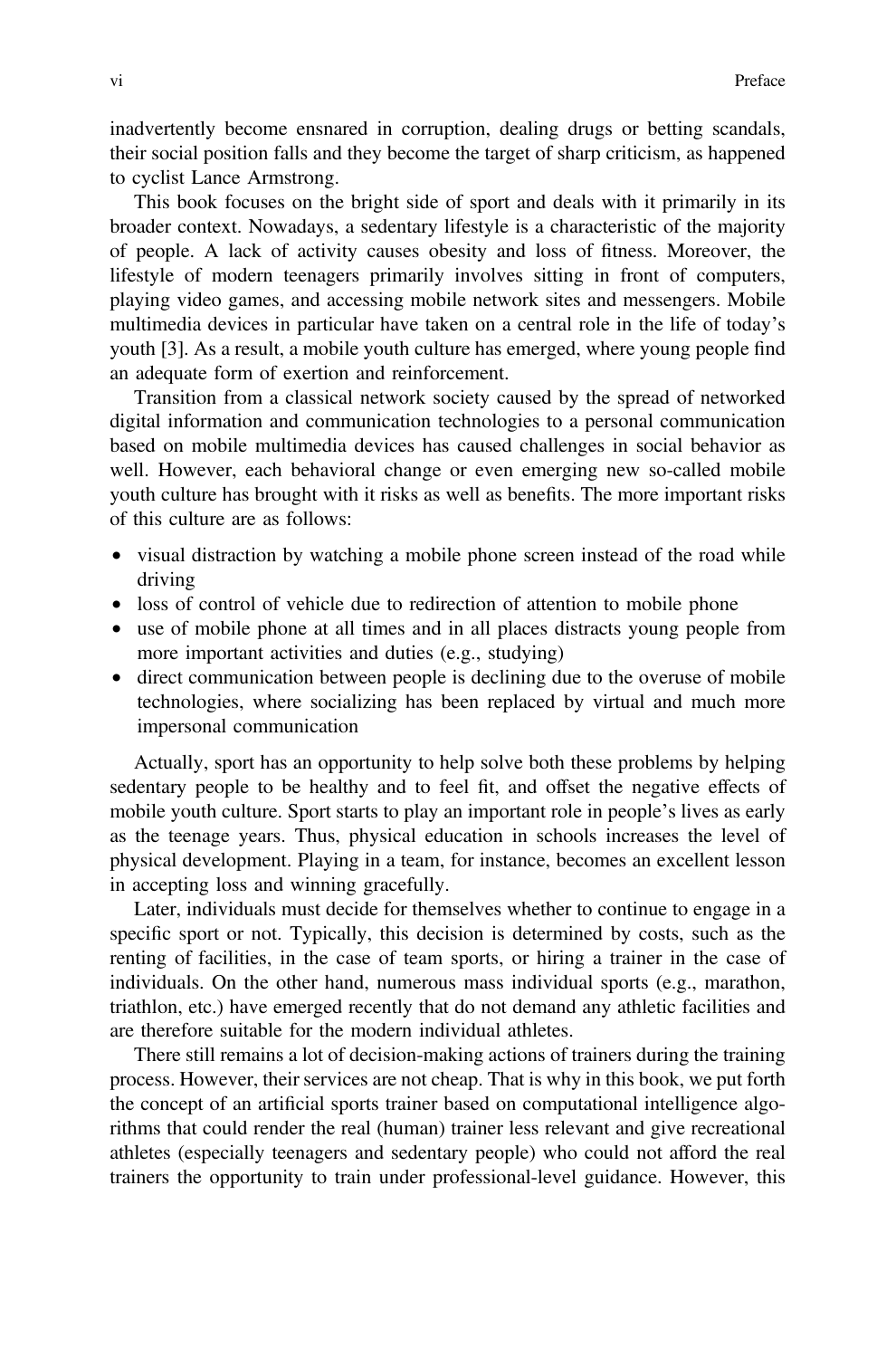does not mean that the real trainer would be replaced by the artificial one in all elements of the training. Rather, the artificial trainer is an intelligent system that would be used in analyzing the big data generated during training sessions and making the proper decisions about furthering the athlete's development.

A lot of researchers have begun looking into sport domain recently. Unfortunately, they have discovered what a hard nut to crack it is, especially for beginners without the necessary domain-specific knowledge. This book is an attempt to help all researchers to get into the sport more quickly. The book is also intended to help students of computer science to recognize how computational intelligence algorithms could be applied in solving the problems that occur in sport.

The book is divided into four parts. In the first part, the relationship between sport and science is elucidated. The social aspect of sport is discussed in Chap. 1. Chapter 2 reviews the state of knowledge discovery from data in sport. The first part concludes with Chap. 3, which provides an overview of pervasive computing in sport, i.e., technology that radically changes human lives and obviously has a big impact on the development of modern sport.

The relationship between human beings and sport is analyzed in the second part. In line with this, Chap. 4 focuses especially on principles of human movement, where those functional systems in the human body are described that are responsible for the motion. This chapter reveals how sports training can influence the functional systems that enable the athletes to improve their performance.

The third part deals with the relationship between training and computational intelligence. Initially, a theory of sports training is introduced in Chap. 5. Then, in Chap. 6, the concept of the artificial sports trainer is introduced.

The last part focuses on the applications of computational intelligence in sport. At first, the problem of generating sports training plans is presented in Chap. 7. Chapter 8 deals with the adaptation of training plans due to unexpected events disrupting the normal realization of the training plan (e.g., injury, illness, burnout and so on). The subject of Chap. 9 is BatMiner, which is capable of association rule mining. These rules serve to help identify the characteristics of an athlete in the training process. Chapter 10 is devoted to a visualization of sports training sessions, where the modern visualization approaches are applied. The last application described in Chap. 11 touches upon the problem of sports nutrition, where the dietary plan construction, based on the existed sports training plan, is illustrated using differential evolution.

Maribor, Slovenia **Iztok Fister** June 2018 Iztok Fister Jr.

Dušan Fister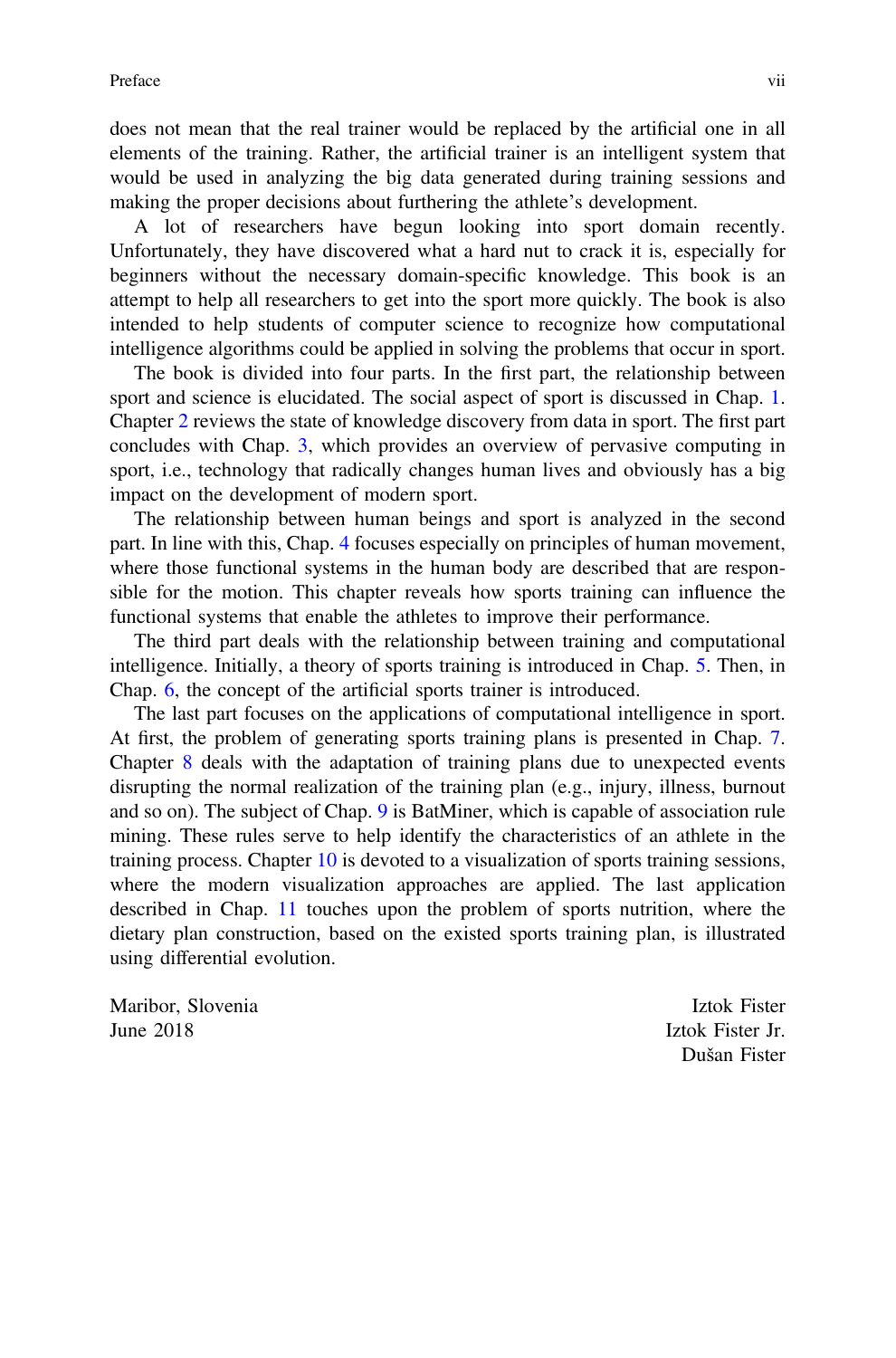### References

- 1. Commission of the European Communities: White paper on sport. EU Bookshop, Brussel (2007)
- 2. Guttmann, A.: From Ritual to Record: The Nature of Modern Sports. Columbia University Press, New York, NY (1978)
- 3. Goggin, G.: Youth culture and mobiles. Mobile Media Commun. 1(1), 83–88 (2013). [https://](https://doi.org/10.1177/2050157912464489) [doi.org/10.1177/2050157912464489](https://doi.org/10.1177/2050157912464489)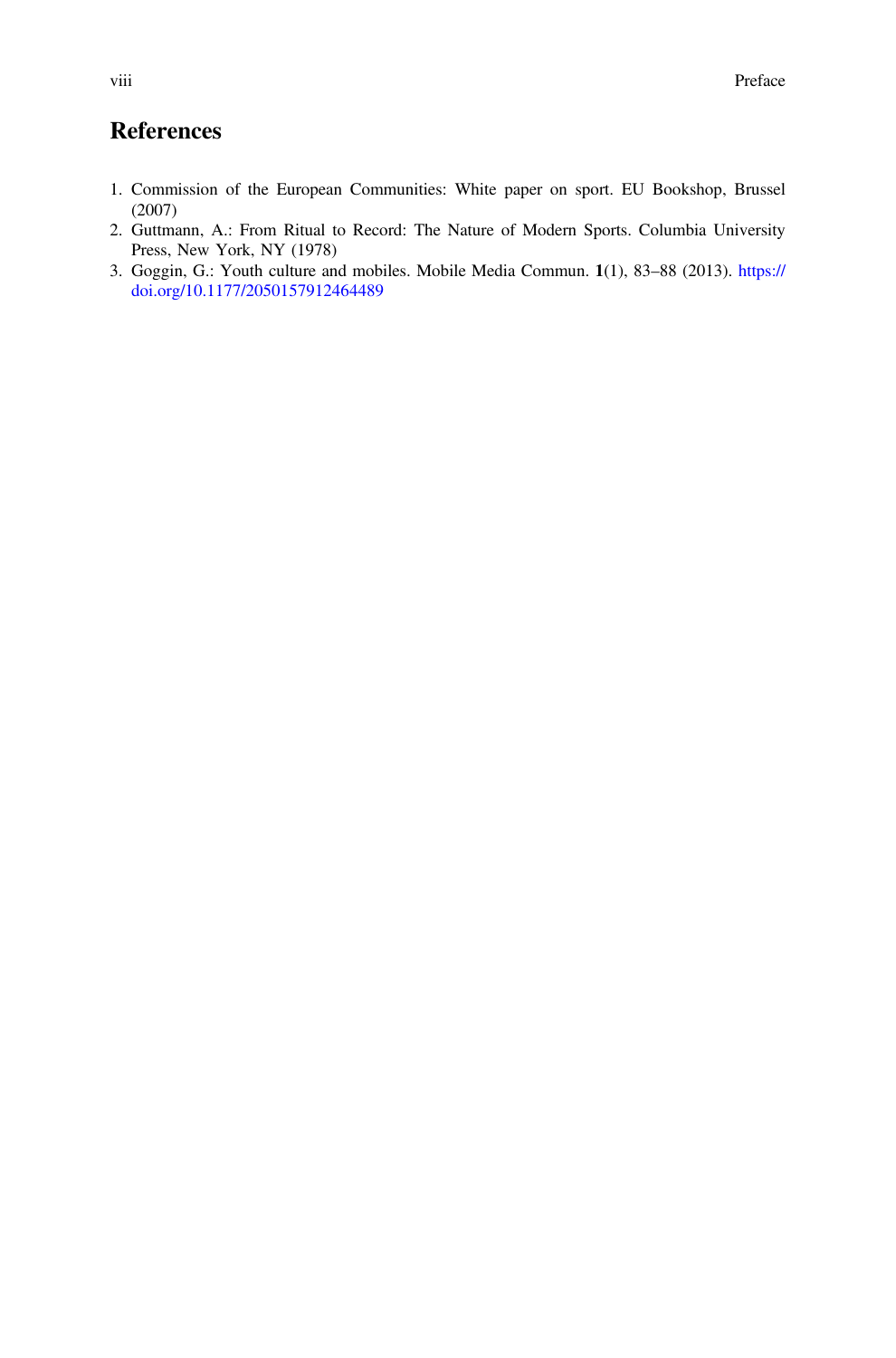### Acknowledgements

The authors would like to acknowledge all the reviewers for their valuable remarks and comments, and all our colleagues and students for carefully reading the book and their valuable remarks and comments that contribute significantly to its quality.

Among the colleagues, we would like especially to thank Dr. Samo Rauter of the Faculty of Sport at the University of Ljubljana for reviewing the chapters on the objectives of sport, and resident of infectious diseases Karin Fister, Ph.D. student of Faculty of Medicine at the University of Maribor for reviewing the chapter on human movement.

Special thanks go also to all the many professional and amateur athletes who voluntary contributed their activity datasets, on the basis of which the experimental studies were conducted. The book would not be completed without the help of English Native speaker David Greenwald, who ensured for a smooth and understandable language.

We would like to thank editors of the Springer Verlag Dr. Thomas Ditzinger and Dr. Dieter Merkle, series editors Dr. Ong, Yew-Soon and Dr. Lim, Meng-Hiot, and Springer technical staff for their help and support by the book publishing. Finally, we would like to thank our families for the patience, encouragement and support.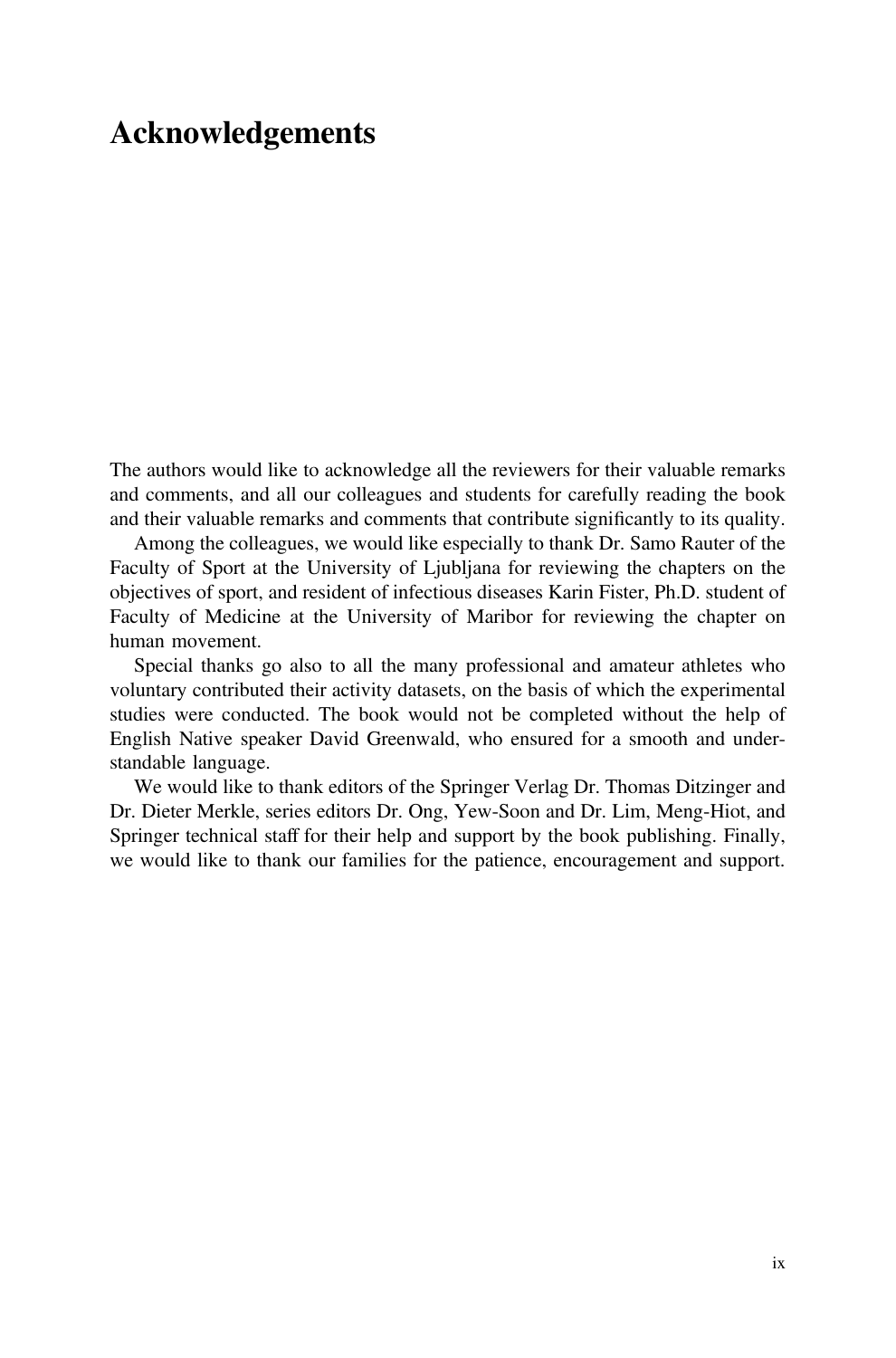# **Contents**

### Part I Sport and Science

| 1            | 3                                  |             |                                                           |                |  |  |
|--------------|------------------------------------|-------------|-----------------------------------------------------------|----------------|--|--|
|              | 1.1                                |             |                                                           | 3              |  |  |
|              |                                    | 1.1.1       |                                                           | 6              |  |  |
|              |                                    | 1.1.2       | Violence in Sports                                        | 6              |  |  |
|              |                                    | 1.1.3       | Gender Inequality in Sports                               | $\overline{7}$ |  |  |
|              |                                    | 1.1.4       |                                                           | $\overline{7}$ |  |  |
|              |                                    | 1.1.5       | Economics in Sports                                       | $\overline{7}$ |  |  |
|              |                                    | 1.1.6       | Politics in Sports                                        | 8              |  |  |
|              |                                    | 1.1.7       |                                                           | 9              |  |  |
|              | 1.2                                |             |                                                           | 9              |  |  |
|              |                                    | 1.2.1       |                                                           | 11             |  |  |
|              |                                    | 1.2.2       | Extreme Sports                                            | 12             |  |  |
|              | 1.3                                |             |                                                           | 13             |  |  |
|              |                                    | 1.3.1       |                                                           | 14             |  |  |
|              |                                    | 1.3.2       |                                                           | 15             |  |  |
|              |                                    | 1.3.3       |                                                           | 16             |  |  |
|              |                                    | 1.3.4       | Physiology                                                | 17             |  |  |
|              |                                    | 1.3.5       | Biomechanics                                              | 18             |  |  |
|              |                                    | 1.3.6       | Coaching Science                                          | 20             |  |  |
|              |                                    | 1.3.7       |                                                           | 22             |  |  |
|              |                                    | 1.3.8       | Strength and Conditioning                                 | 23             |  |  |
|              |                                    | 1.3.9       |                                                           | 24             |  |  |
|              |                                    | References. |                                                           | 25             |  |  |
| $\mathbf{2}$ | 27<br>Knowledge Discovery in Sport |             |                                                           |                |  |  |
|              | 2.1                                |             |                                                           | 27             |  |  |
|              | 2.2                                |             | Architecture of Knowledge Discovery Applications in Sport | 30             |  |  |
|              |                                    | 2.2.1       | Association Rule Mining                                   | 31             |  |  |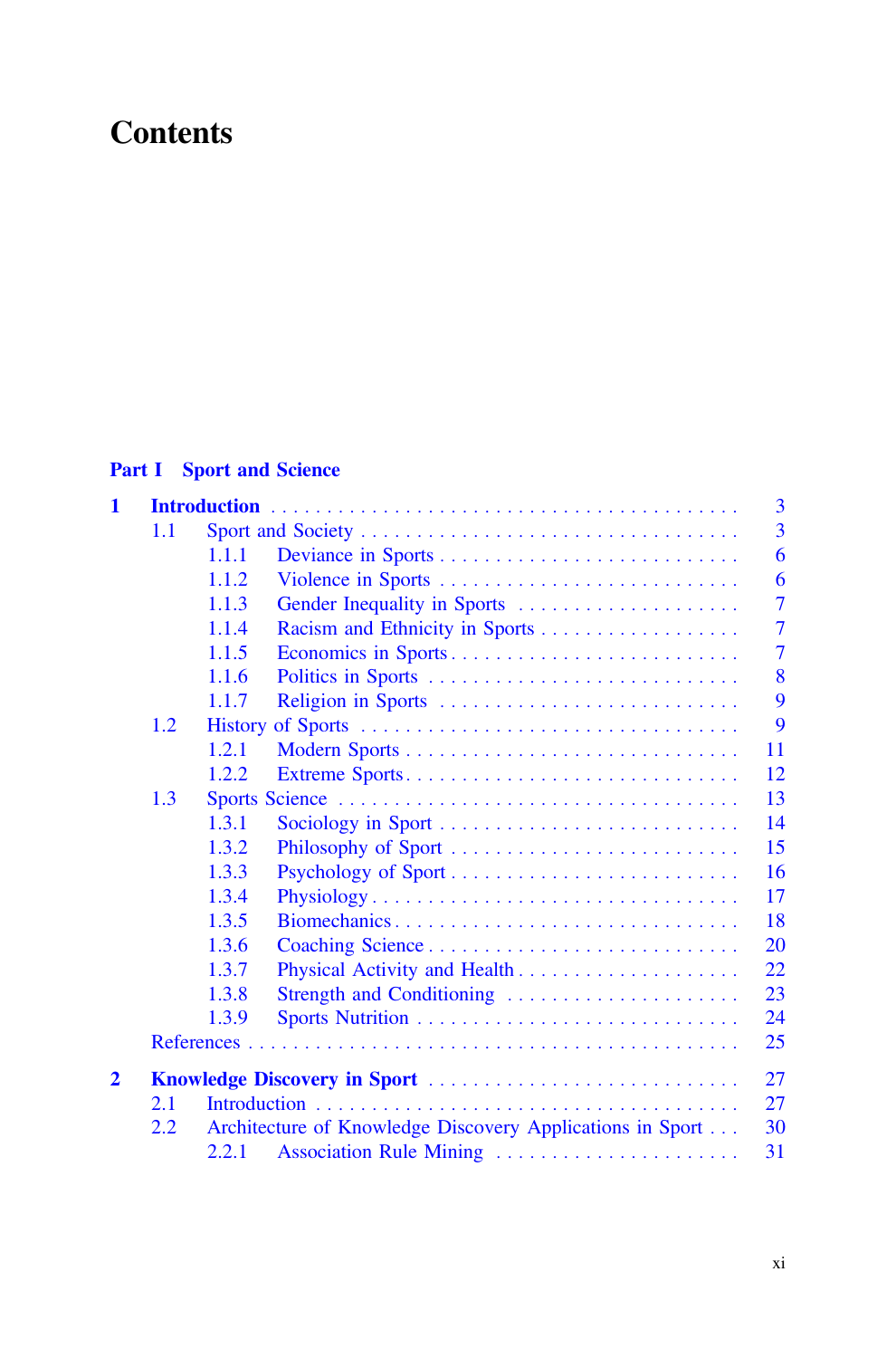| 2.3 |       | Computational Intelligence                     |
|-----|-------|------------------------------------------------|
|     | 2.3.1 |                                                |
|     | 2.3.2 | Swarm Intelligence                             |
|     | 2.3.3 |                                                |
|     | 2.3.4 |                                                |
| 2.4 |       | Computational Intelligence Algorithms in Sport |
|     | 2.4.1 | Data Acquisition                               |
|     | 2.4.2 |                                                |
|     | 2.4.3 | Intelligent Sport Systems                      |
|     |       |                                                |
|     |       | Pervasive Computing in Sport                   |
| 3.1 |       |                                                |
| 3.2 |       | Sensors and Wearable Technologies              |
|     | 3.2.1 | How to Measure?                                |
|     | 3.2.2 | How to Be Deployed?                            |
|     | 3.2.3 |                                                |
|     | 3.2.4 | How to Use Energy?                             |
| 3.3 |       |                                                |
|     | 3.3.1 |                                                |
|     | 3.3.2 | Wireless Sensor Networks                       |
|     | 3.3.3 | Global Positioning System                      |
| 3.4 |       |                                                |
|     | 3.4.1 | Performance Analysis Applications              |
|     | 3.4.2 | Applications in Sports Training                |
|     | 3.4.3 | Referee Decision-Making Applications           |
|     | 3.4.4 | Applications for Leisure and Entertainment     |
| 3.5 |       |                                                |
|     |       |                                                |

### Part II Human in Sports

|     | 83<br>Principles of Human Movement                        |
|-----|-----------------------------------------------------------|
| 4.1 | 83<br>Anatomy and Physiology of Human Movement            |
| 4.2 | 84                                                        |
|     | 86                                                        |
|     | 87<br>422                                                 |
| 4.3 | 88                                                        |
|     | 88<br>The Macro-structure of the Skeletal Muscle<br>431   |
|     | 88<br>4.3.2<br>The Micro-structure of the Skeletal Muscle |
|     | 89<br>4.3.3                                               |
|     | 89<br>4.3.4<br>Molecular Mechanism of Muscle Contraction  |
| 4.4 | 90                                                        |
| 4.5 | 92                                                        |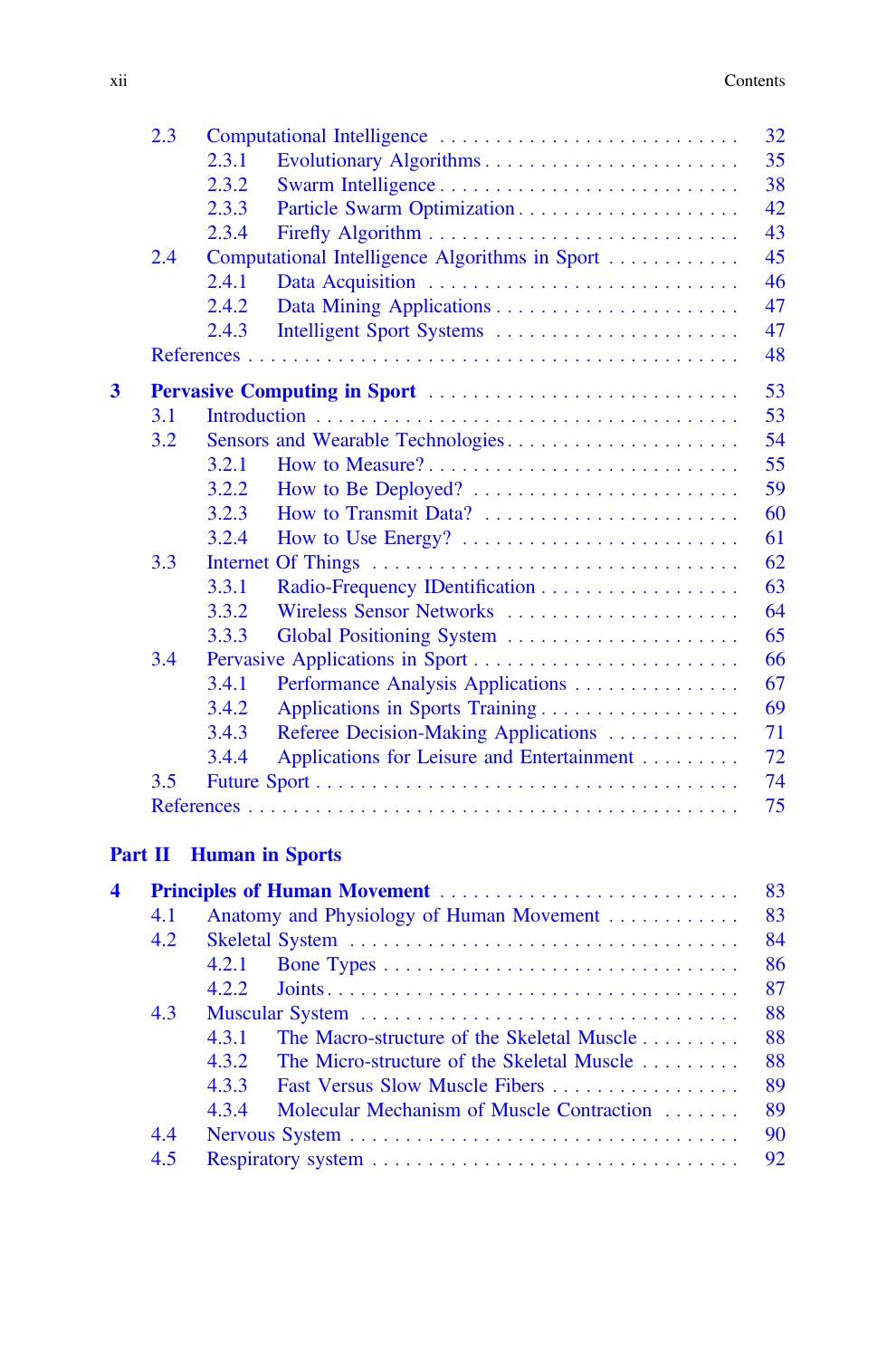#### **Contents** xiii

### Part III Sports Training and Computational Intelligence

| 5              |                                                                         |                                                                                                        |     |  |
|----------------|-------------------------------------------------------------------------|--------------------------------------------------------------------------------------------------------|-----|--|
|                | 5.1                                                                     | Introduction to Sports Training                                                                        | 103 |  |
|                | 5.2                                                                     | Fundamentals of Sports Training Theory                                                                 | 105 |  |
|                |                                                                         | 5.2.1                                                                                                  | 106 |  |
|                |                                                                         | 5.2.2                                                                                                  | 110 |  |
|                |                                                                         | 5.2.3                                                                                                  | 113 |  |
|                |                                                                         | 5.2.4                                                                                                  | 114 |  |
|                | 5.3                                                                     |                                                                                                        | 115 |  |
|                |                                                                         | 5.3.1                                                                                                  | 115 |  |
|                |                                                                         | 5.3.2                                                                                                  | 116 |  |
|                |                                                                         | 5.3.3<br>$Control \dots \dots \dots \dots \dots \dots \dots \dots \dots \dots \dots \dots \dots \dots$ | 117 |  |
|                |                                                                         | 5.3.4                                                                                                  | 118 |  |
|                |                                                                         |                                                                                                        | 118 |  |
| 6              | <b>Design and Implementation of an Artificial Sports Trainer Action</b> |                                                                                                        |     |  |
|                | 6.1                                                                     |                                                                                                        | 121 |  |
|                | 6.2                                                                     | Model of Real Sports Training                                                                          | 122 |  |
|                | 6.3                                                                     |                                                                                                        | 124 |  |
|                | 6.4                                                                     | Implementation of the Artificial Sports Trainer                                                        | 127 |  |
|                |                                                                         | 6.4.1                                                                                                  | 128 |  |
|                |                                                                         | Realization of Sports Training with AST<br>6.4.2                                                       | 129 |  |
|                |                                                                         | 6.4.3<br>Controlling Sports Training Sessions Using AST                                                | 132 |  |
|                |                                                                         | Evaluation of the Training Process Using AST<br>6.4.4                                                  | 133 |  |
|                | 6.5                                                                     |                                                                                                        | 134 |  |
|                |                                                                         |                                                                                                        | 134 |  |
| <b>Part IV</b> |                                                                         | <b>Applications of Computational Intelligence in Sports</b>                                            |     |  |
| 7              |                                                                         | <b>Generating Training Plans Based on Existing Sports Activities </b>                                  | 139 |  |
|                | 7.1                                                                     |                                                                                                        | 139 |  |
|                | 7.2                                                                     |                                                                                                        | 140 |  |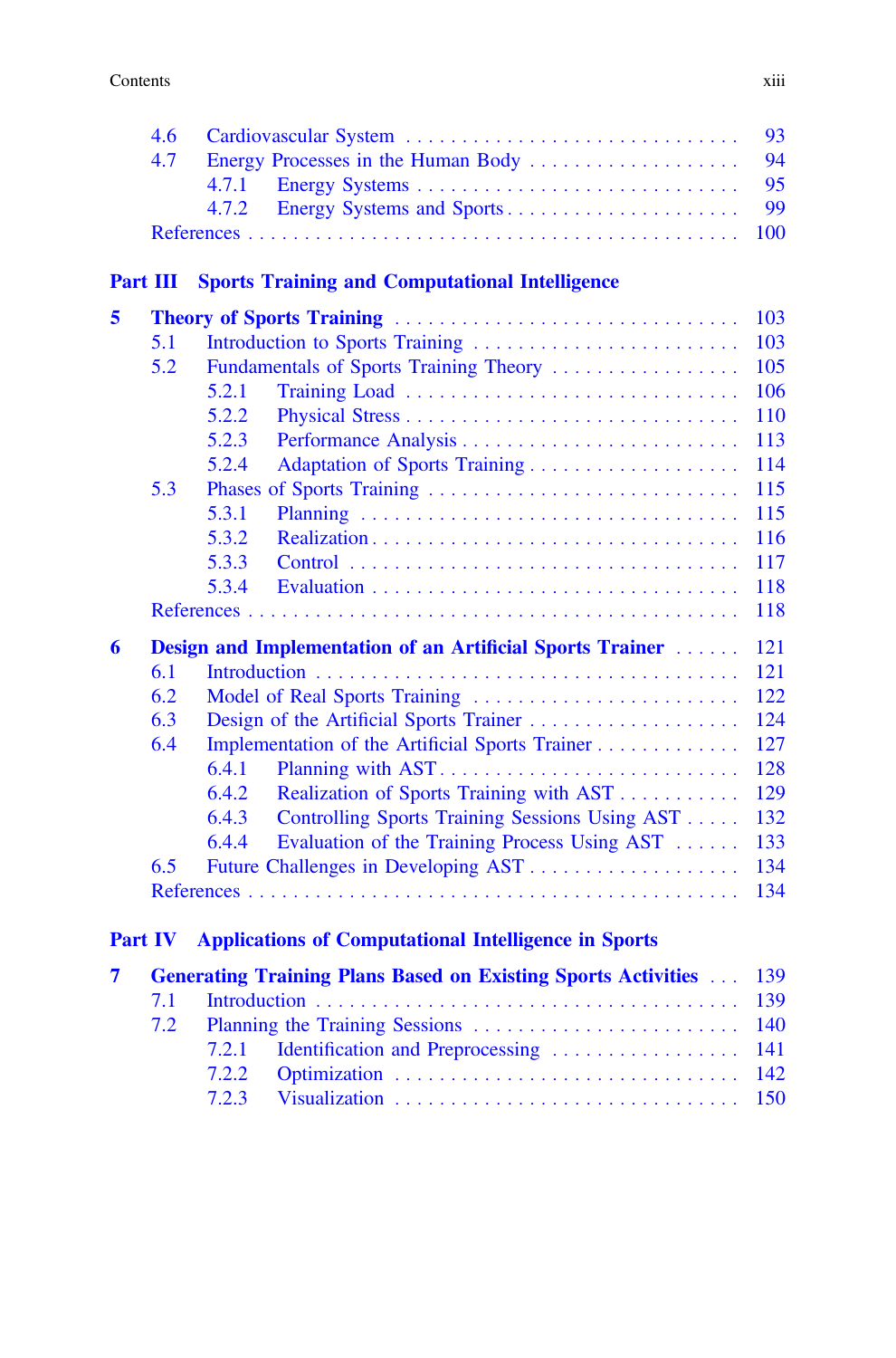|   | 7.3 |                                                                 | 150 |
|---|-----|-----------------------------------------------------------------|-----|
|   |     | 7.3.1                                                           | 151 |
|   |     | 7.3.2                                                           | 153 |
|   |     | 7.3.3                                                           | 154 |
|   |     | 7.3.4                                                           | 155 |
|   | 7.4 |                                                                 | 156 |
|   |     | 7.4.1<br>Analysis of Results Obtained by Cyclist 1              | 156 |
|   |     | 7.4.2<br>Analysis of Results Obtained by Cyclist 2              | 165 |
|   |     | Analysis of Results Obtained by Runner 1.<br>7.4.3              | 171 |
|   | 7.5 |                                                                 | 176 |
|   |     |                                                                 | 179 |
| 8 |     |                                                                 | 181 |
|   | 8.1 |                                                                 | 181 |
|   | 8.2 |                                                                 | 182 |
|   |     | 8.2.1                                                           | 183 |
|   |     | 8.2.2<br>Adaptation of the Training Plan                        | 184 |
|   |     | 8.2.3<br>Specificity                                            | 185 |
|   |     | 8.2.4<br>Reversibility                                          | 185 |
|   | 8.3 |                                                                 | 185 |
|   | 8.4 |                                                                 | 186 |
|   |     | 8.4.1<br>The Training Plan in the Case-Study                    | 186 |
|   |     | 8.4.2<br>The PSO for Adapting the Training Plan                 | 189 |
|   | 8.5 |                                                                 | 192 |
|   |     | 8.5.1<br>Evaluation of the Results with Regard to Boundary      |     |
|   |     |                                                                 | 193 |
|   |     | A Deeper Analysis of Boundary Functions<br>8.5.2                | 198 |
|   |     | 8.5.3                                                           | 199 |
|   | 8.6 |                                                                 | 199 |
|   |     |                                                                 | 200 |
|   |     |                                                                 |     |
| 9 |     | <b>BatMiner for Identifying the Characteristics of Athletes</b> | 201 |
|   | 9.1 |                                                                 | 201 |
|   | 9.2 | Developing BatMiner for Association Rule Mining                 | 203 |
|   |     | 9.2.1                                                           | 203 |
|   |     | 9.2.2                                                           | 205 |
|   |     | 9.2.3<br>Model Building                                         | 207 |
|   | 9.3 |                                                                 | 211 |
|   |     | 9.3.1                                                           | 211 |
|   |     | Creating a Training Database<br>9.3.2                           | 212 |
|   |     | 9.3.3<br>Transaction Dataset                                    | 213 |
|   |     |                                                                 |     |